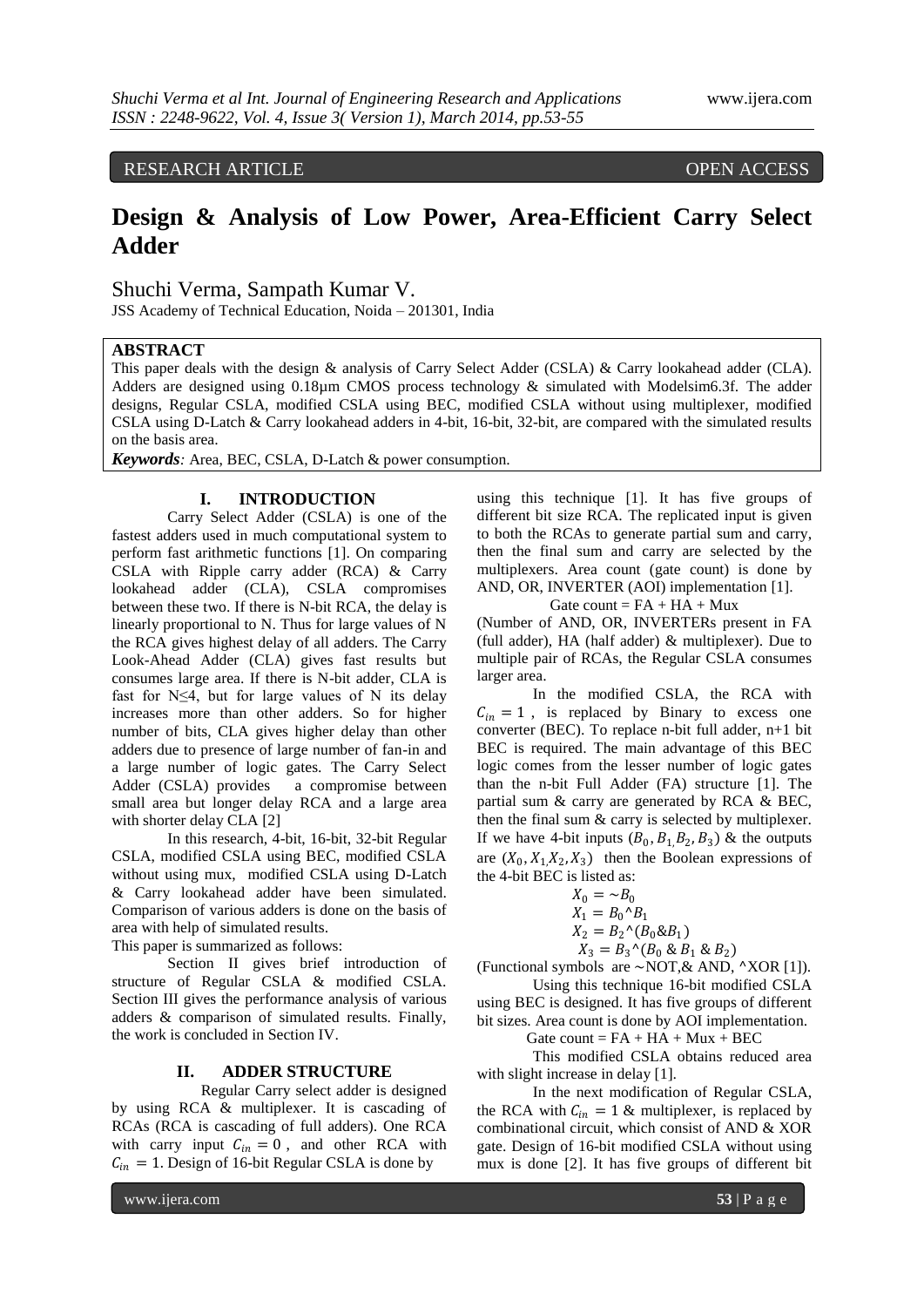sizes. Initialy RCA structure calculates sum & carry for  $C_{in} = 0$ , the output of full adder is given to the combinational circuit, one of the input of combinational circuit is previous stage carry. Then the final sum & carry is selected by combinational circuit to generate proper output [2].

But the disadvantage of this modified CSLA without using mux is that the delay is increased then Regular CSLA & modified CSLA using BEC [2] .

In the final modification of Regular CSLA, the RCA with  $C_{in} = 1$ , is replaced by D-Latch. For n bit RCA structure it required n D-latches with enable pin as a clk. Design of 16-bit modified CSLA using D-Latch is done [3]. Latches are used to store one bit information. In one clock cycle each of the two addition is performed. Addition operation for carry input  $C_{in} = 1$  is performed when clock pulse is high, and when the clock pulse is low, assuming carry input  $C_{in} = 0$ . D-Latches are enabled and store the sum and carry for carry is equal to one. According to the value of  $C_{in}$  whether it is 0 or 1, the multiplexer selected the actual sum and carry [3]. The modified CSLA using D-Latch has lowest delay as compared to regular & modified CSLAs.

Carry lookahead adder (CLA) is also one of the fastest adder used in many data-processing processor. It takes lowest carry propogation delay, to generate final sum & carry output, but the disadvantage of CLA is this that it consumes larger area as compared to other adders.

### **III. PERFORMANCE ANALYSIS**

Here we have simulated various 4-bit, 16 bit, 32-bit Regular CSLA, modified CSLAs & CLA. The Xilinx 9.1i software is used for synthesising the adders, & Modelsim6.3f is used to compile & simulate to verify the VHDL code. Table1, Table2, Table3 gives the component comparison of various 4 bit, 16-bit, 32-bit adders.

# **COMPARISON OF REGULAR AND MODIFIED CSLA**:

| Table 1: Component comparison of various 4-bit adders |  |  |  |
|-------------------------------------------------------|--|--|--|
|-------------------------------------------------------|--|--|--|

| Resources                                   | C1a4        | Reg_4bit_rca | Mod 4bec    | Csawm 4b    | Csas 4b      |
|---------------------------------------------|-------------|--------------|-------------|-------------|--------------|
| MacrocellsUsed                              | 10/32(32%)  | 9/32(29%)    | 7/32(22%)   | 7/32(22%)   | 13/32(41%)   |
| Pterms Used                                 | 23/112(21%) | 22/112(20%)  | 25/112(23%) | 22/112(20%) | 38/112(34%)  |
| Register Used                               | 0/32(0%)    | 0/32(0%)     | 0/32(0%)    | 0/32(0%)    | $3/32(10\%)$ |
| Pins Used                                   | 16/33(49%)  | 14/33(43%)   | 13/32(40%)  | 13/33(40%)  | 15/33(46%)   |
| <b>Function Block</b><br><b>Inputs Used</b> | 12/180(15%) | 13/180(17%)  | 10/80(13%)  | 10/80(13%)  | 20/80(25%)   |

**Cla4:** 4-bit Carry lookahead adder, **Reg\_4bit\_rca:** Regular 4-bit Carry select adder, **Mod\_4bec:** Modified 4-bit Carry select adder using BEC, **Csawm\_4b:** Modified 4-bit Carry select adder without using mux, **Csas\_4b:** Modified Carry select adder using D-Latch (it is also called Carry select adder with sharing).

**Table 2: Component comparison of various 16-bit adders**

| Resources                                   | Cla16        | Reg_16bit_rca | Mod 16bec    | Csawm 16b    | $Csas$ 16 $b$ |
|---------------------------------------------|--------------|---------------|--------------|--------------|---------------|
| MacrocellsUsed                              | 45/64(71%)   | 35/64(57%)    | 37/64(58%)   | 37/64(58%)   | 51/128(40%)   |
| Pterms Used                                 | 126/224(57%) | 115/224(52%)  | 127/224(57%) | 113/224(51%) | 131/448(30%)  |
| Register Used                               | 0/64(0%)     | $0/64(0\%)$   | 0/64(0%)     | $0/64(0\%)$  | 9/128(8%)     |
| Pins Used                                   | 52/64(82%)   | 53/64(83%)    | 49/64(77%)   | 49/64(77%)   | 51/80(64%)    |
| <b>Function Block</b><br><b>Inputs Used</b> | 87/160(55%)  | 68/160(43%)   | 56/160(35%)  | 55/160(35%)  | 82/320(26%)   |

**Cla16:** 16-bit Carry lookahead adder, **Reg\_16bit\_rca:** Regular 16-bit Carry select adder, **Mod\_16bec:** Modified 16-bit Carry select adder using BEC, **Csawm\_16b:** Modified 16-bit Carry select adder without using mux, **Csas\_16b:** Modified 16-bit Carry select adder using D-Latch (it is also called Carry select adder with sharing).